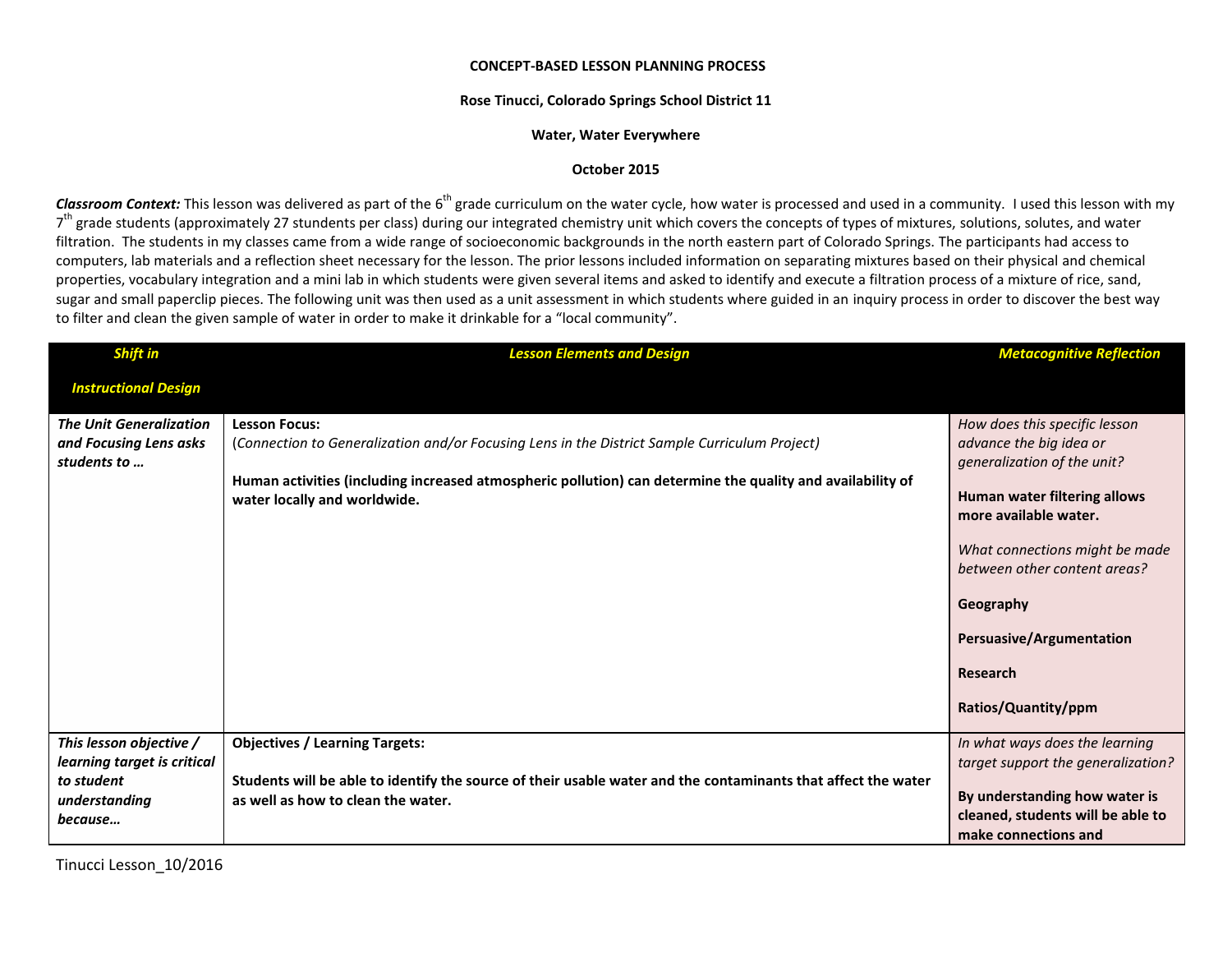|                                            |                                                                                                                                                                                                                                                                                                                                                                                                                                                                                                                                                                              | investigate the water conditions<br>in their communities and in other<br>communities.                                                                                                                                                                                                                                                                                                   |
|--------------------------------------------|------------------------------------------------------------------------------------------------------------------------------------------------------------------------------------------------------------------------------------------------------------------------------------------------------------------------------------------------------------------------------------------------------------------------------------------------------------------------------------------------------------------------------------------------------------------------------|-----------------------------------------------------------------------------------------------------------------------------------------------------------------------------------------------------------------------------------------------------------------------------------------------------------------------------------------------------------------------------------------|
| <b>Instructional strategies</b>            | <b>Instructional Strategy Menu</b><br><b>Student-generated questions</b><br><b>Teacher-provided inquiry questions</b><br>Think- aloud<br>Hands-on experiential learning<br>Written explanation (Claim, evidence, reasoning)<br>Research<br><b>Collaborative groups</b>                                                                                                                                                                                                                                                                                                       | Which instructional strategies will<br>foster learning the lesson's skills,<br>processes, or content?<br>The hands-on/experiential model<br>will be the most effective in<br>developing process skills.<br><b>Researching real-life methods</b><br>will build content understanding<br>for students who need further<br>clarification on contaminants and<br>current filtering methods. |
| In the first 3-7 minutes<br>of the lesson, | Opening (hook / anticipatory set / lesson launch)<br>Instructional Strategy: Students will be shown three samples of water (river, pool, and toilet) using the<br>following to frame the lesson: "This is your only access to drinking water due to natural disaster. What will<br>you do now?" Students will be asked to develop questions they would need to know about the water<br>sources to determine which would be better to drink. Students will write down their thinking on their own<br>then discuss with 2-3 other students.<br>Why is this strategy impactful: | In what ways does the chosen<br>strategy work toward a larger<br>purpose at the beginning of the<br>lesson (e.g., engaging students,<br>increasing curiosity, stimulating<br>student-generated questions,<br>$etc.$ )?                                                                                                                                                                  |
|                                            | Students will be investigating the concerns of water purity that affect communities as they ask their<br>authentic questions. Asking questions allows students of varying background knowledge and to engage<br>equitably.<br><b>Pool link</b><br><b>River link</b><br><b>Toilet link</b>                                                                                                                                                                                                                                                                                    | This strategy is giving the<br>students a way to look at<br>multiple sources of water that<br>they should be familiar with, and<br>prompting them to think about<br>creating safe drinking water if no<br>other source are available.                                                                                                                                                   |
|                                            | How does this strategy support meeting the "just-right challenge," or "building relationships," or "creating<br>relevancy," or "fostering disciplinary literacy"?<br>Students will build relationships by working together to build a bank of questions about different<br>$\bullet$<br>water sources (pictures).<br>This lesson is challenging to students because it motivates them to think about ways to filter water<br>samples (which they will be designing a lab around) and asking questions about the quality of their                                             | In what ways does the chosen<br>strategy (ies) work toward a<br>larger purpose (e.g. increasing<br>collaboration; interacting with<br>complex texts; situating students<br>in real-life, relevant experiences;                                                                                                                                                                          |

Tinucci Lesson\_10/2016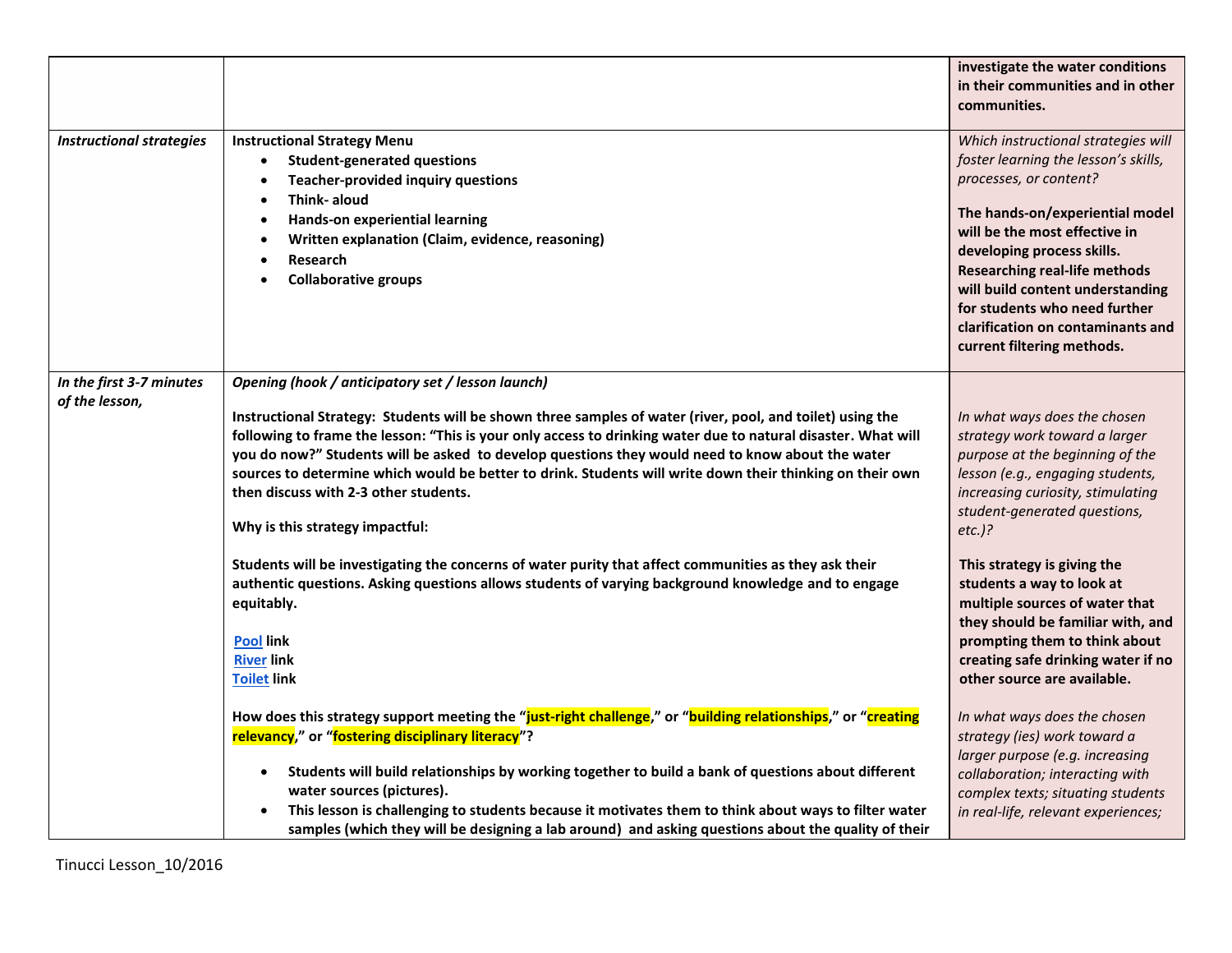|                                                  | drinking water.                                                                                                                                                                                                                                                                                                                                  | increasing student agency;<br>stimulating student discourse;<br>$etc.$ )?                                                                 |
|--------------------------------------------------|--------------------------------------------------------------------------------------------------------------------------------------------------------------------------------------------------------------------------------------------------------------------------------------------------------------------------------------------------|-------------------------------------------------------------------------------------------------------------------------------------------|
|                                                  |                                                                                                                                                                                                                                                                                                                                                  | The lesson strategies are<br>intended to foster collaboration,<br>curiosity, and interest in the                                          |
| <b>The Learning Experience</b><br>will           | <b>Learning Experience / Lesson</b><br>Instructional Strategy: Students will be building a model to filter water.                                                                                                                                                                                                                                | community and community<br>issues.                                                                                                        |
|                                                  | Developing a water filtration process that leads to safe levels of contaminants in the water.                                                                                                                                                                                                                                                    | In what ways does the chosen<br>strategy cement the learning?                                                                             |
|                                                  | Why is this strategy impactful:<br>(In what ways does this strategy move the learner toward meeting the learning target? How would this strategy<br>ensure all students, with differentiated needs, can feel successful?)                                                                                                                        | By witnessing and experiencing<br>the filtration process, students<br>will be able to collect and<br>analyze data regarding water         |
|                                                  | This strategy is important as it engages the students in the lesson and hightens their engagement levels.                                                                                                                                                                                                                                        | purity.                                                                                                                                   |
|                                                  | How does this strategy support meeting the "just-right challenge," or "building relationships," or "creating<br>relevancy," or "fostering disciplinary literacy"?                                                                                                                                                                                | What evidence will show that the                                                                                                          |
|                                                  | Students will build relationships by working together to design a lab and test their predictions.<br>This lesson is challenging to students because it motivates them to find ways to clean a water<br>sample that they will be drinking.<br>This lesson will create an applicable experience as students will be asked to rank their methods of | strategies impacted student<br>learning? Were the strategies<br>effective through the learning<br>process?                                |
|                                                  | cleaning the water and how confident they would be in drinking the water.                                                                                                                                                                                                                                                                        | Students will test their filter,<br>reflect on their results, and then                                                                    |
| The closing activity<br>reinforces the learning. | <b>Closure</b><br>Instructional Strategy chosen: application of learned concepts<br>Why is this strategy impactful:                                                                                                                                                                                                                              | redesign their filter. The redesign<br>and subsequent explanation for<br>why they made their changes will<br>show that they have a better |
|                                                  | Students will be asked to explain how they would market their filtration design to their community.<br>How does this strategy support meeting the "just-right challenge," or "building relationships," or "creating                                                                                                                              | understanding of the filtering<br>process, and what contaminants<br>in the water needs to be                                              |
|                                                  | relevancy," or "fostering disciplinary literacy"?                                                                                                                                                                                                                                                                                                | removed.                                                                                                                                  |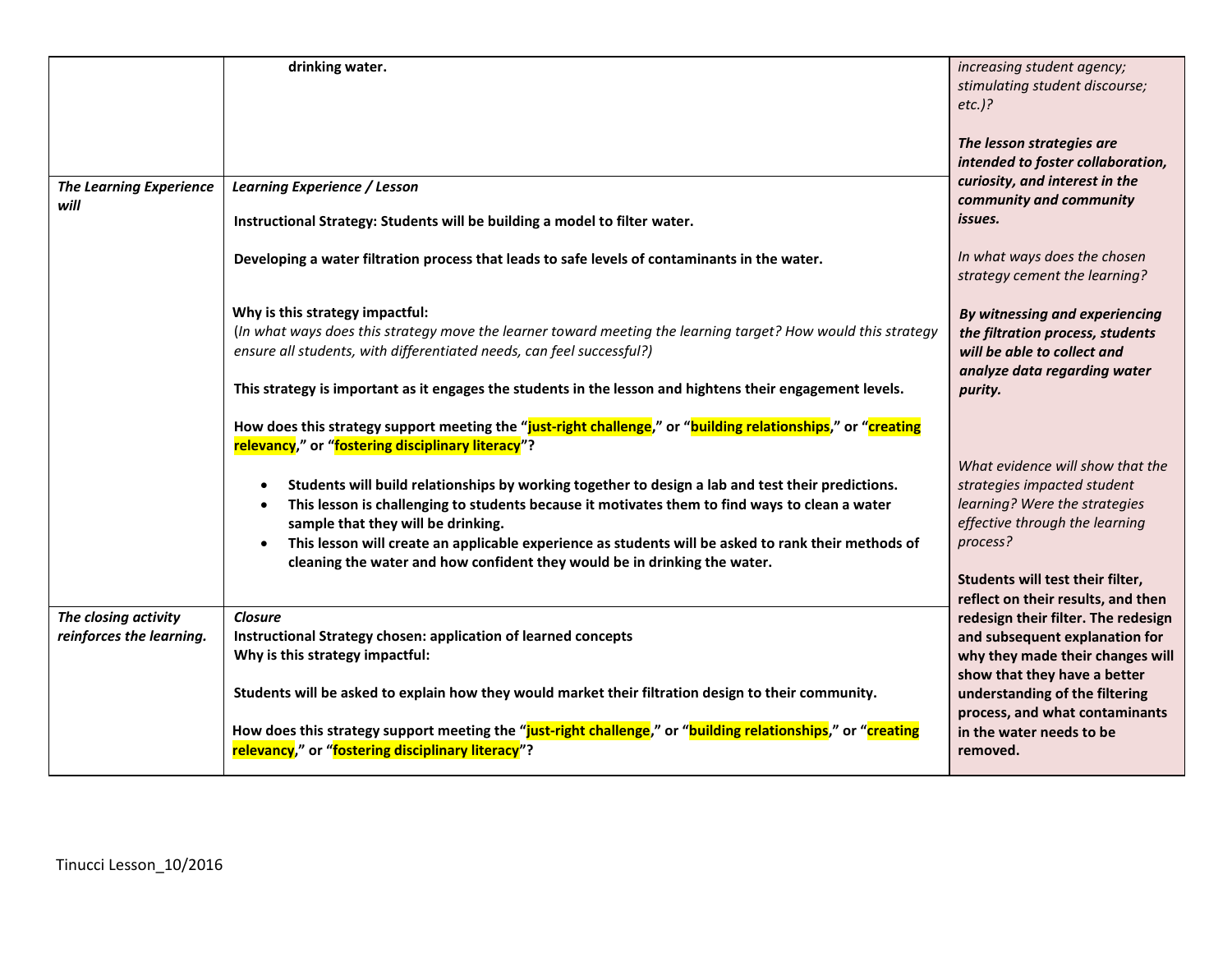| <b>Technological resources</b> | <b>Technological Resource and application:</b>                                                                                                                                         | How will my students and I                                                 |
|--------------------------------|----------------------------------------------------------------------------------------------------------------------------------------------------------------------------------------|----------------------------------------------------------------------------|
| that will support              |                                                                                                                                                                                        | strategically use technology                                               |
| student learning and           | https://www.natureworkseverywhere.org/asset/resources/HowNaturalAreasFilterWater_v4_8_31_2015.pdf                                                                                      | resources to enhance the learning                                          |
| move students toward           |                                                                                                                                                                                        | experience (and support "meeting                                           |
| the learning target.           |                                                                                                                                                                                        | the just-right challenge," "building                                       |
|                                | How: In what ways does this chosen resource support meeting the "just-right challenge," or "building<br>relationships," or "creating relevancy," or "fostering disciplinary literacy"? | relationships," "creating                                                  |
|                                |                                                                                                                                                                                        | relevancy," and/or "fostering                                              |
|                                | Students will work in research groups (building relationships) to research and apply their learning to<br>$\bullet$                                                                    | disciplinary literacy")?                                                   |
|                                | their investigation.                                                                                                                                                                   |                                                                            |
|                                | This fosters disciplinary literacy by having students read, understand and examine sources of<br>$\bullet$                                                                             | <b>Technology will allow for more</b>                                      |
|                                | information that they will apply to their understandoing of different ways to filter water sources.                                                                                    | engagement and questioning                                                 |
|                                |                                                                                                                                                                                        | through reliable resources in                                              |
|                                |                                                                                                                                                                                        | order to validate various ideas                                            |
|                                |                                                                                                                                                                                        | and methodologies students have                                            |
|                                |                                                                                                                                                                                        | come up with.                                                              |
| <b>Formative assessment</b>    | <b>Formative Assessment</b>                                                                                                                                                            | What "indicators of success" will                                          |
| will be a quick Check for      |                                                                                                                                                                                        | show that the students are                                                 |
| <b>Understanding in which</b>  | Formative Assessment tool/method Filter redesign and explanation will be assessed for reasoning and depth                                                                              | qaining mastery?                                                           |
| students will                  | of understanding.                                                                                                                                                                      |                                                                            |
| demonstrate they are or        |                                                                                                                                                                                        | Initial design assessment:                                                 |
| are not on track.              | Learning indicators of success: (What evidence will show that the learner is moving toward mastery of the                                                                              | <b>Students will look at logical</b>                                       |
|                                | learning target?)                                                                                                                                                                      | reasoning skills by being able to                                          |
|                                | The students will describe how to clean water (with their filter and explanation) and in the extension portion,                                                                        | explain the order of their model                                           |
|                                | they will research and describe the local water source.                                                                                                                                | filtering system.                                                          |
|                                |                                                                                                                                                                                        | Design process: Students will be                                           |
|                                |                                                                                                                                                                                        | able to test "before" and "after"                                          |
|                                |                                                                                                                                                                                        | water samples based on previous                                            |
|                                |                                                                                                                                                                                        | knowledge.                                                                 |
|                                |                                                                                                                                                                                        | <b>CER-Rubric:</b>                                                         |
|                                |                                                                                                                                                                                        | <b>Students will use that evidence</b><br>from the rubric in feedback loop |
|                                |                                                                                                                                                                                        | to increase and re-evaluate their                                          |
|                                |                                                                                                                                                                                        |                                                                            |
|                                |                                                                                                                                                                                        | learning.                                                                  |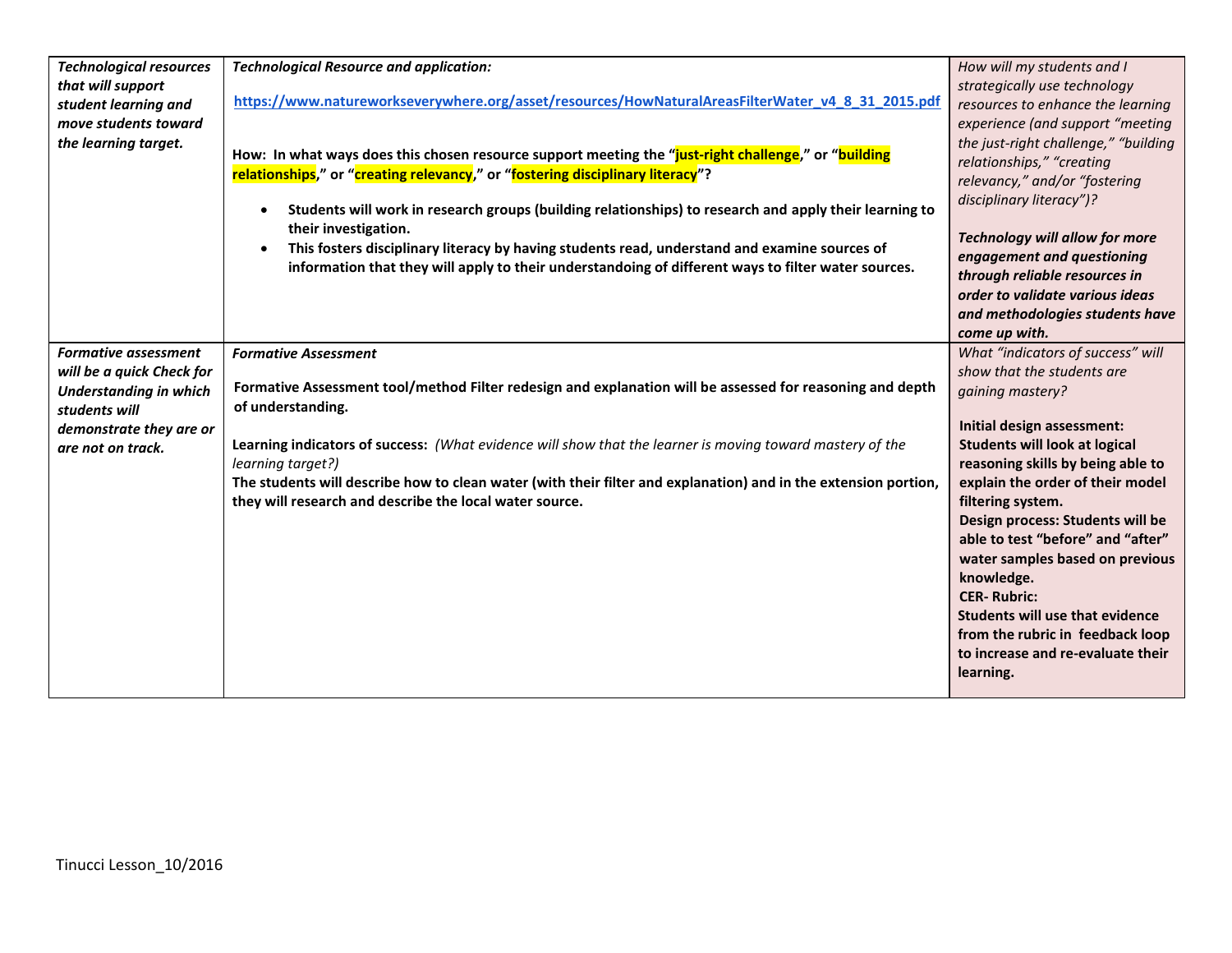**Reflection**: (What are the *strengths in the lesson plan? What changes would I make in the lesson plan for next time*?)

Overall I thought that this was a great lesson. It did surprise me that I had planned on doing this in one-fifty minute class with maybe a ten minute follow up the following day and in reality it ended up taking two and a half- 50 minute class periods. The students enjoyed the process but ended up feeling unsure of how to create their filtration system. After letting them try to work through it I pulled the class together for a quick "mini lesson" on what their filtration system should look like and why I limited them to a maximum of four filters per test. I also had to do some demonstrations on how to properly test for PH and read the range. After the first day of experimenting I had the kids find on the internet what the "acceptable" PH range is for drinking water. They returned with many descrepancies so we argeed to test the water from the hallway fountain and use that as our PH number. We also had some issues with the groups that choose to use the charcoal as their filtering material as it discolored the water to a slight black color. This made it so that almost no one (myself included) wanted to "drink" their sample.

On the third day (after their lab work and written lab papers were completed) I had them get back in their groups and discuss the following questions (that were projected on the screen):

- What did you learn from doing this activity?
- What are some things that you did really well in this activity?
- Were the strategies, skills and procedure effective for this assignment?
- Did you do an effective job of communicating your learning to others?
- Why do you believe that we are studying water purity?

As a whole class we then had a discussion about "failure" and how that leads us to be tenatious and do even more experiments. It was agreeded that if we were "desperate" for water our filtration methods would have been adequate to clean the water and it would be "worth the risk" to drink (the alternate would be to die from thirst!). We then discussed the recent actual event where the town of Fountain, Colorado had contaminated drinking water and how the city worked endlessly to clean the water. In the end they were not able to eliminate the contaminents and ended up re-routing the water source so that the residents were getting "cleaner" water without the fire retardant chemical.

I made some notes in my lesson planner that next year I need to have a model of the filtration system and do some pre-teaching about PH and its relivance to the activity. Also, pushing a bit harder to make this no more than a two day activity by having students do the research at home and even testing their home water for PH prior to doing the experiment. Also it may be easier to use "lab contaminated water" (vinegar, dirt, rocks, lemon juice..) instead of samples from an actual pond at the park!

**Connection to Performance Goal**: (*What did I do in this lesson that gives evidence or may be used as an artifact for my professional growth plan?)*

- The secondary teacher has knowledge of literacy and mathematics and is an expert in his or her content endorsement area. (Standard 1)
- Teachers establish a safe, inclusive and respectful learning environment for a diverse population of students.(Standard II)
- Teachers plan and deliver effective instruction and create an environment that facilitates learning for their students. (Standard III)
- Teachers reflect on their practice. (Standard IV)

**Student Feedback**: (*What did students say about the lesson? Did they find it engaging, interesting, appropriately challenging? Did their feedback confirm my own perception of the lesson?)*

The students enjoyed the hands on activities but did express some frustration with not understanding what the filtration system should look like and what the signifigance of the PH testing. In the end they said "we felt like real scientists, soing a lot of trial and error to get to the product".

Tinucci Lesson\_10/2016